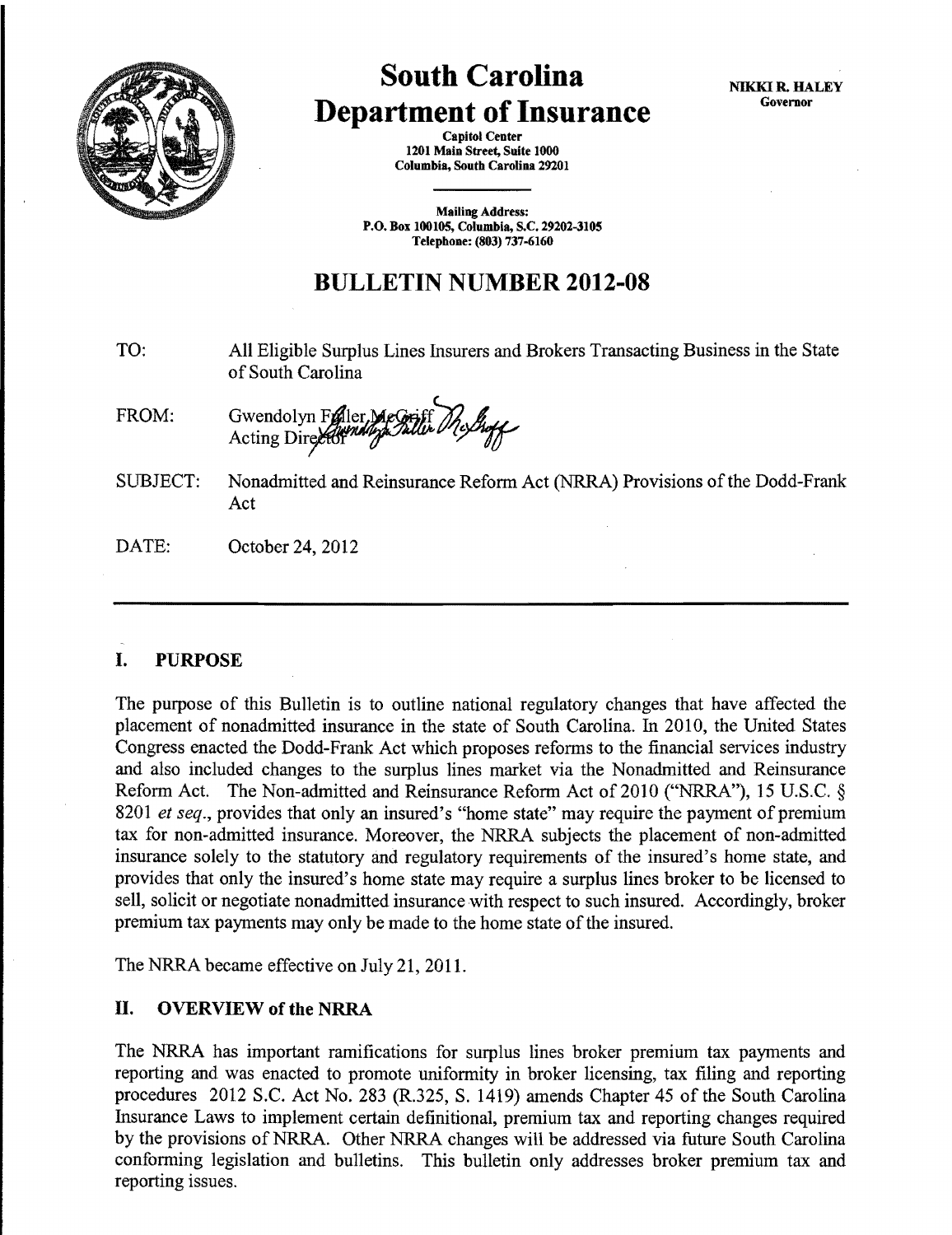# **A. SCOPE OF THE NRRA**

The NRRA states that "the placement of nonadmitted insurance is subject to the statutory and regulatory requirements solely of the *insured's home state"* and that the NRRA "may not be construed to preempt any State law, rule, or regulation that restricts the placement of workers' compensation insurance or excess insurance for self-funded workers' compensation plans with a nonadmitted insurer." 15 U.S.C. § 8202. The NRRA **does not expand** the scope of the kinds of insurance that an insurer may write in the nonadmitted insurance market and each state continues to determine which kinds of insurance an insurer may write in that state. Although the NRRA preempts certain state laws with respect to nonadmitted insurance, it does not have an effect on insurance offered by insurers licensed or authorized in this state (i.e., licensed or admitted insurers).

# **B. DEFINITION OF INSURED'S HOME STATE FOR PURPOSES OF A PARTICULAR PLACEMENT**

South Carolina is the insured's home state  $if$  the insured maintains its principal place of business in the state; or, in the case of an individual, the individual's principal residence is in the state. If South Carolina is considered the insured's home state, only South Carolina requirements regarding the placement of such business will apply. When South Carolina is the home state, 100% of the premium taxes for policies written by insurers not licensed in this state is due in accordance with the requirements §§ 38-45-20 and 38-45-30.

### III. **2012** S.C. **Act No. 283**

The amendments to Title 38, Chapter 45 by 2012 S.C. Act 283 include, but are not limited to: 1) amending Chapter 45 to implement the definitions from the NRRA; 2) authorizing the director or his designee to enter into an agreement for the allocation of taxes; and 3) establishing a blended tax rate of 6% for the collection of broker premium taxes. A copy of the Act is attached and incorporated into this bulletin by reference. The Act has a January 1, 2012 retroactive effective date to simplify the process for calculating and reporting broker premium taxes.

The blended rate of 6% is not a new tax. Rather, it combines the current state broker tax rate of 4% with the existing municipal tax rate of 2% for a single 6% rate. The Act further states that a municipality may not impose any additional license fee or tax based upon a percentage of the premium.

Prior to the 2012 amendments to Chapter 45, brokers in South Carolina paid broker premium taxes based upon 4% of premiums collected to the State of South Carolina and a municipal license fee (based upon 2% of the premium taxes collected) to local municipalities. Surplus lines brokers reported policy information and paid premium taxes via the Online Surplus Lines Premium Tax Application to the South Carolina Department of Insurance. Separate reports were filed with the Municipal Association of South Carolina on behalf of the local municipalities. The amendments to Chapter 45 simplify the premium tax payment and reporting process for brokers transacting business in this state.

Brokers are required to pay the blended tax rate of 6% to the state via the online surplus lines tax application and file any required reports on the business transacted with the South Carolina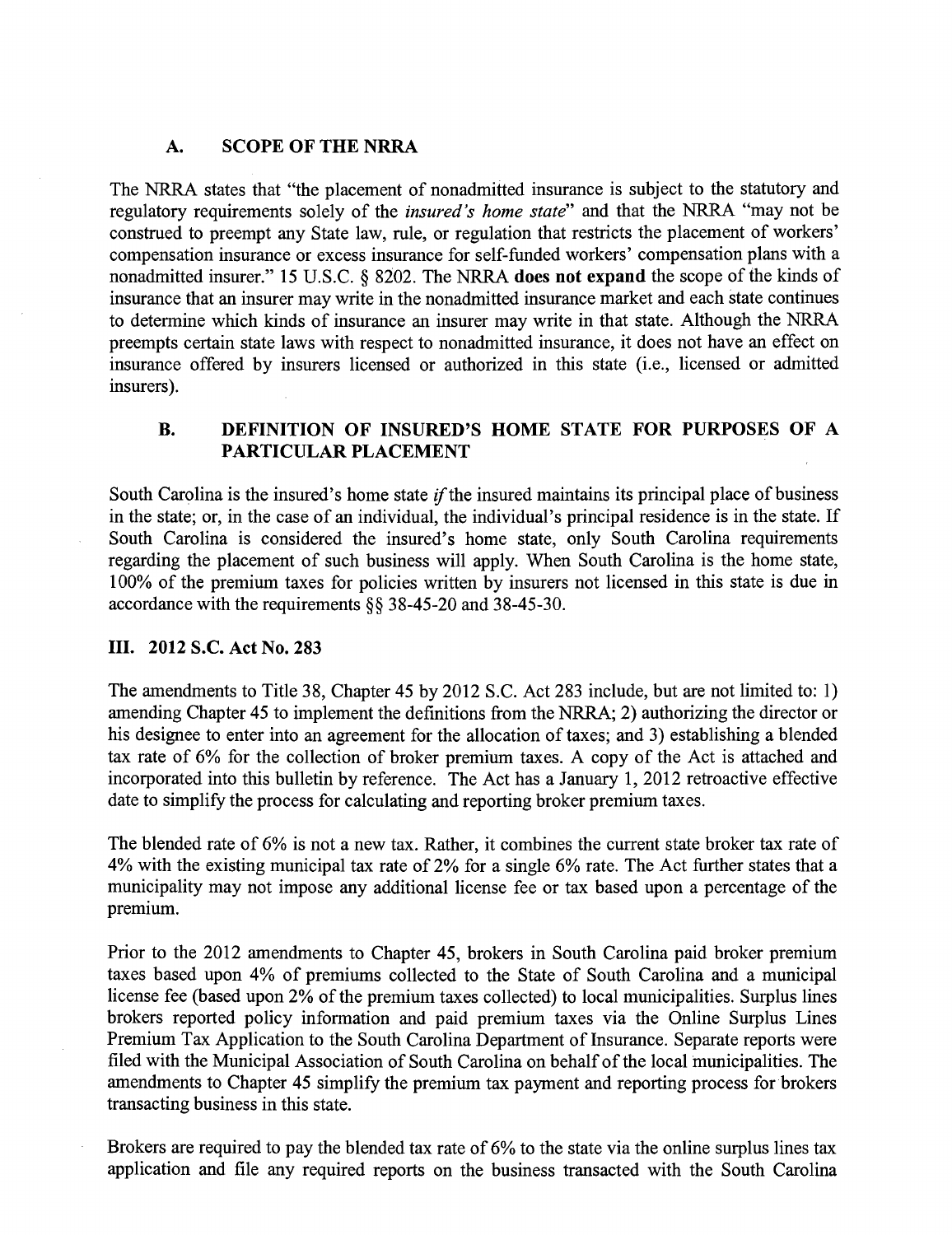Department of fusurance. Brokers will not have to submit tax forms to the Municipal Association of South Carolina or file forms with multiple places or pay taxes to multiple locations. All forms and taxes must be submitted to the South Carolina Department of Insurance for processing.

# IV. COLLECTION OF THE BLENDED TAX RATE

Brokers are required to pay the blended tax rate of 6% on premiums for all policies of insurers not licensed in this State. During the payment period for the fourth quarter of 2012, which is January 1, 2013 through January 31, 2013, brokers will pay the 4% portion of the blended tax rate for all business reported during the fourth quarter. Brokers will also pay the 2% portion of the blended tax rate for ALL business reported for calendar year 2012 to the Department of Insurance via the online surplus lines premium tax application. As 2012 S.C. Act No. 283 is effective retroactive to January 1, 2012, this separate procedure is required to collect the 2% portion of the blended tax rate which has not been reported to the Department of Insurance. Additional information pertaining to the fourth quarter reporting will be sent at a later date.

2012 S.C. Act No. 283 requires the South Carolina Department of Insurance to collect the 6% blended tax rate and deposit all revenue collected into a special fund, separate and distinct from the general fund. The municipal portion of funds in this special earmarked fund will be paid to the designated municipal agent with a full accounting provided by the Department of Insurance, including, but not limited to, the name and address of the broker, the amount of the broker's premium tax collected from each broker, and information as to the location of the risk covered by the insurance.

Beginning, January 1, 2013, and thereafter, brokers will pay the blended tax rate of 6% quarterly on all submissions and endorsements reported to the Department of fusurance via the online surplus lines premium tax application.

### VI. QUESTIONS

Questions or concerns regarding this bulletin should be directed to the attention of:

Sharon B. Waddell, MBA Tax Manager South Carolina Department of Insurance 1201 Main Street, Suite 1000 Columbia, South Carolina 29201 Telephone: (803) 737-4910 E-mail: swaddell@doi.sc.gov

Bulletins are the method by which the Director of Insurance formally communicates with persons and entities regulated by the Department. Bulletins are departmental interpretations of South Carolina insurance Jaws and regulations and provide guidance on the Department's enforcement approach. Bulletins do not provide legal advice. Readers should consult applicable statutes and regulations or contact an attorney for legal advice or for additional information on the impact of that legislation on their specific situation.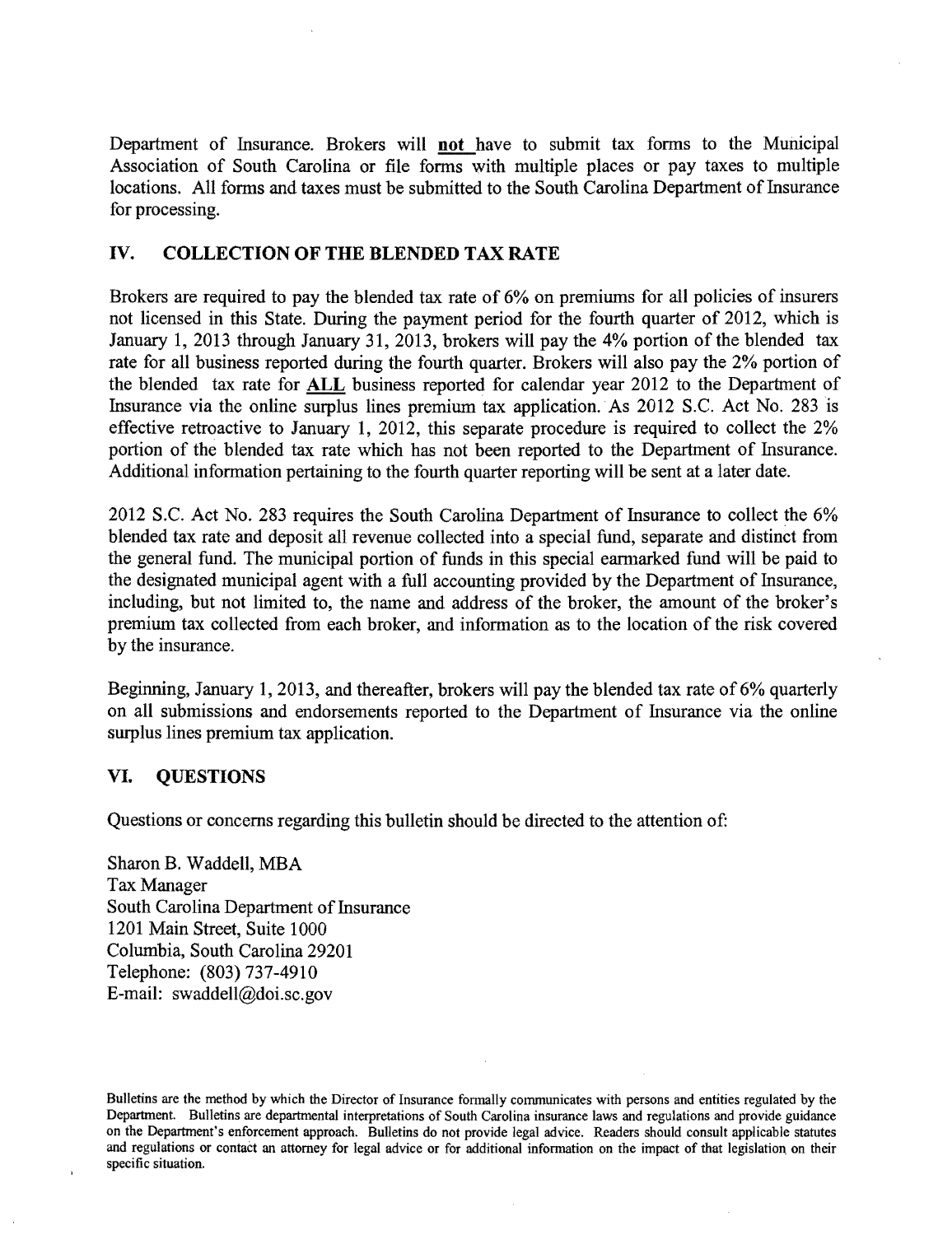# South Carolina General Assembly

119th Session, 2011-2012

Download This Bill in Microsoft Word format

# A283, R325, S1419

#### STATUS INFORMATION

General Bill Sponsors: Senators Thomas, Ford and Hayes Document Path: 1:\council\bills\nbd\12317dg12.docx

Introduced in the Senate on April 10, 2012 Introduced in the House on Apri124, 2012 Last Amended on May 31, 2012 Passed by the General Assembly on June 28, 2012 Governor's Action: June 29, 2012, Signed

Summary: Insurance brokers and surplus lines insurance

#### HISTORY OF LEGISLATIVE ACTIONS

| Date      |        | Body Action Description with journal page number               |
|-----------|--------|----------------------------------------------------------------|
|           |        |                                                                |
| 4/10/2012 |        | Senate Introduced and read first time (Senate Journal-page 12) |
| 4/10/2012 |        | Senate Referred to Committee on Banking and Insurance          |
|           |        | (Senate Journal-page 12)                                       |
| 4/12/2012 | Senate | Committee report: Favorable Banking and Insurance              |
|           |        | (Senate Journal-page 7)                                        |
| 4/17/2012 |        | Scrivener's error corrected                                    |
| 4/18/2012 | Senate | Read second time (Senate Journal-page 35)                      |
| 4/18/2012 |        | Senate Roll call Ayes-42 Nays-0 (Senate Journal-page 35)       |
| 4/19/2012 |        | Senate Read third time and sent to House                       |
|           |        | (Senate Journal-page 20)                                       |
| 4/24/2012 | House  | Introduced and read first time (House Journal-page 20)         |
| 4/24/2012 | House  | Referred to Committee on Labor, Commerce and Industry          |
|           |        | (House Journal-page 20)                                        |
| 5/17/2012 | House  | Committee report: Favorable with amendment Labor,              |
|           |        | Commerce and Industry (House Journal-page 6)                   |
| 5/23/2012 | House  | Debate adjourned until Thur., 05-24-12                         |
|           |        | (House Journal-page 30)                                        |
| 5/24/2012 | House  | Requests for debate-Rep(s). Anderson, Sandifer, White,         |
|           |        | Agnew, JR Smith, Whitmire, Gambrell, RL Brown,                 |
|           |        | Brantley, Forrester, Toole, Frye, Pitts, GR Smith              |
|           |        | (House Journal-page 118)                                       |
| 5/30/2012 | House  | Debate adjourned until Thur., 05-31-12                         |
|           |        | (House Journal-page 197)                                       |
| 5/31/2012 | House  | Amended (House Journal-page 91)                                |
| 5/31/2012 | House  | Read second time (House Journal-page 91)                       |
| 5/31/2012 | House  | Roll call Yeas-95 Nays-0 (House Journal-page 92)               |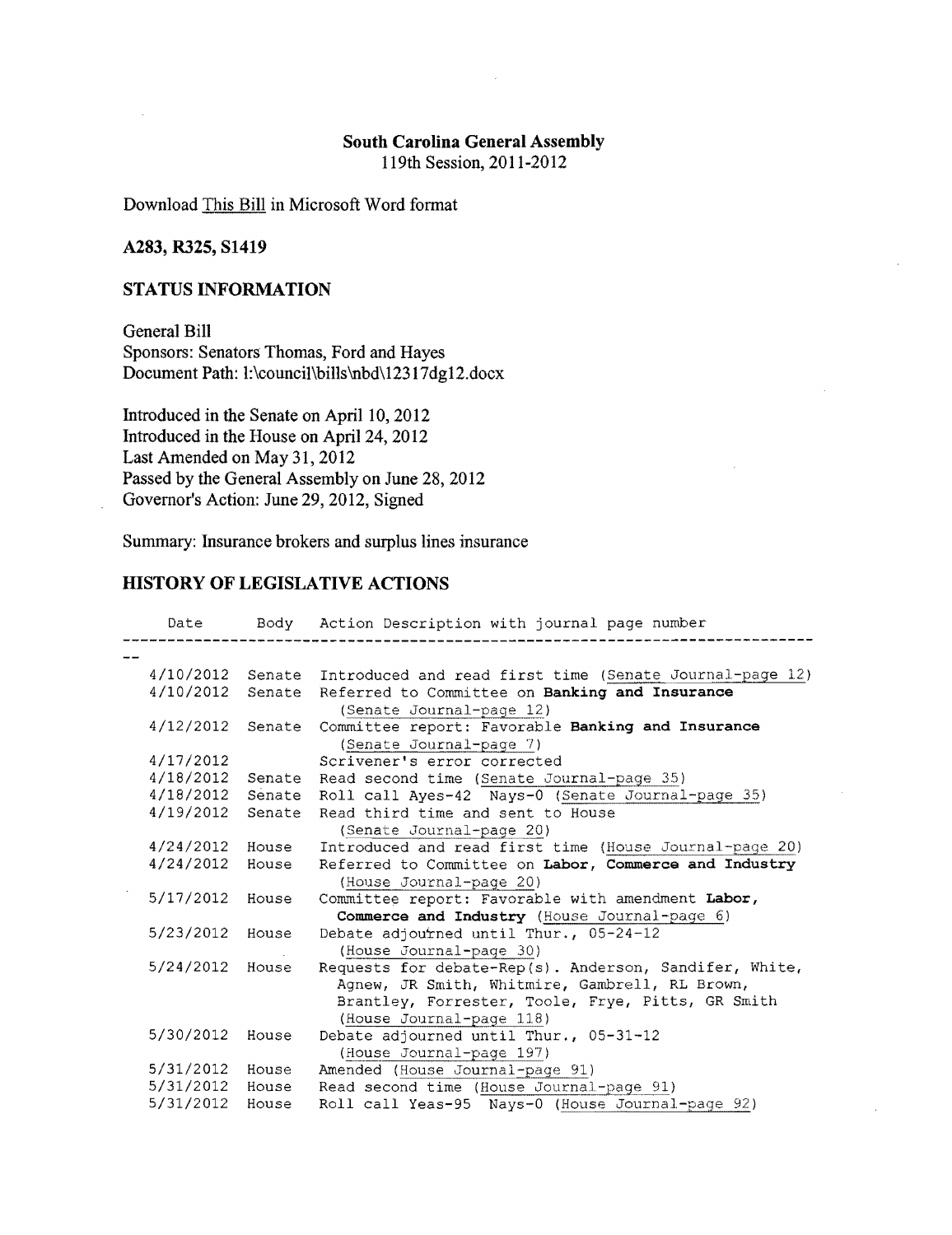```
6/5/2012 House Read third time and returned to Senate with amendments 
                  (House Journal-page 113)
6/28/2012 
                  (Senate Journal-page 27)
6/28/2012 
Senate 
6/28/2012 
                Ratified R 325 
6/29/2012 
                Signed Governor 
                Effective date 01/01/12 
7/17/2012 
7/17/2012 
                Act No. 283
```
View the latest legislative information at the LPITS web site

#### **VERSIONS OF THIS BILL**

4/10/2012 4/12/2012 4/17/2012 5/17/2012 5/31/2012

> (Text matches printed bills. Document has been reformatted to meet World Wide Web specifications.)

#### (A283,R325,S1419)

AN ACT TO AMEND CHAPTER 45, TITLE 38, CODE OF LAWS OF SOUTH CAROLINA, 1976, RELATING TO INSURANCE BROKERS AND SURPLUS LINES INSURANCE, SO AS TO DEFINE TERMS, TO PROVIDE THAT THE REVENUE COLLECTED FROM THE BROKER'S PREMIUM TAX RATE MUST BE CREDITED TO A SPECIAL EARMARKED FUND, TO PROVIDE THE MANNER IN WIDCH THE FUND MAY BE USED AND DISBURSED, TO AUTHORIZE THE DIRECTOR OF THE DEPARTMENT OF INSURANCE TO CONDUCT EXAMINATIONS OF BROKER RECORDS, TO ALLOW THE DEPARTMENT OF INSURANCE TO PROMULGATE REGULATIONS NECESSARY TO IMPLEMENT THE CHAPTER, TO PROVIDE THE MANNER IN WHICH THE NONADMITTED AND REINSURANCE REFORM ACT OF 2010 MAY BE IMPLEMENTED; AND TO AMEND SECTION 38-7-160, RELATING TO MUNICIPAL LICENSE FEES AND TAXES, SO AS TO DISALLOW A MUNICIPALITY FROM CHARGING AN ADDITIONAL LICENSE FEE OR TAX BASED UPON A PERCENTAGE OF PREMIUMS FOR PURPOSES OF SURPLUS LINES INSURANCE.

Be it enacted by the General Assembly of the State of South Carolina:

Definitions, revenue from broker's premium tax credited to special earmarked fund, expenditure of such fund, examination of broker records, regulations, Implementation of Nonadmitted and Reinsurance Reform Act of 2010

SECTION 1. Chapter 45, Title 38 of the 1976 Code is amended to read: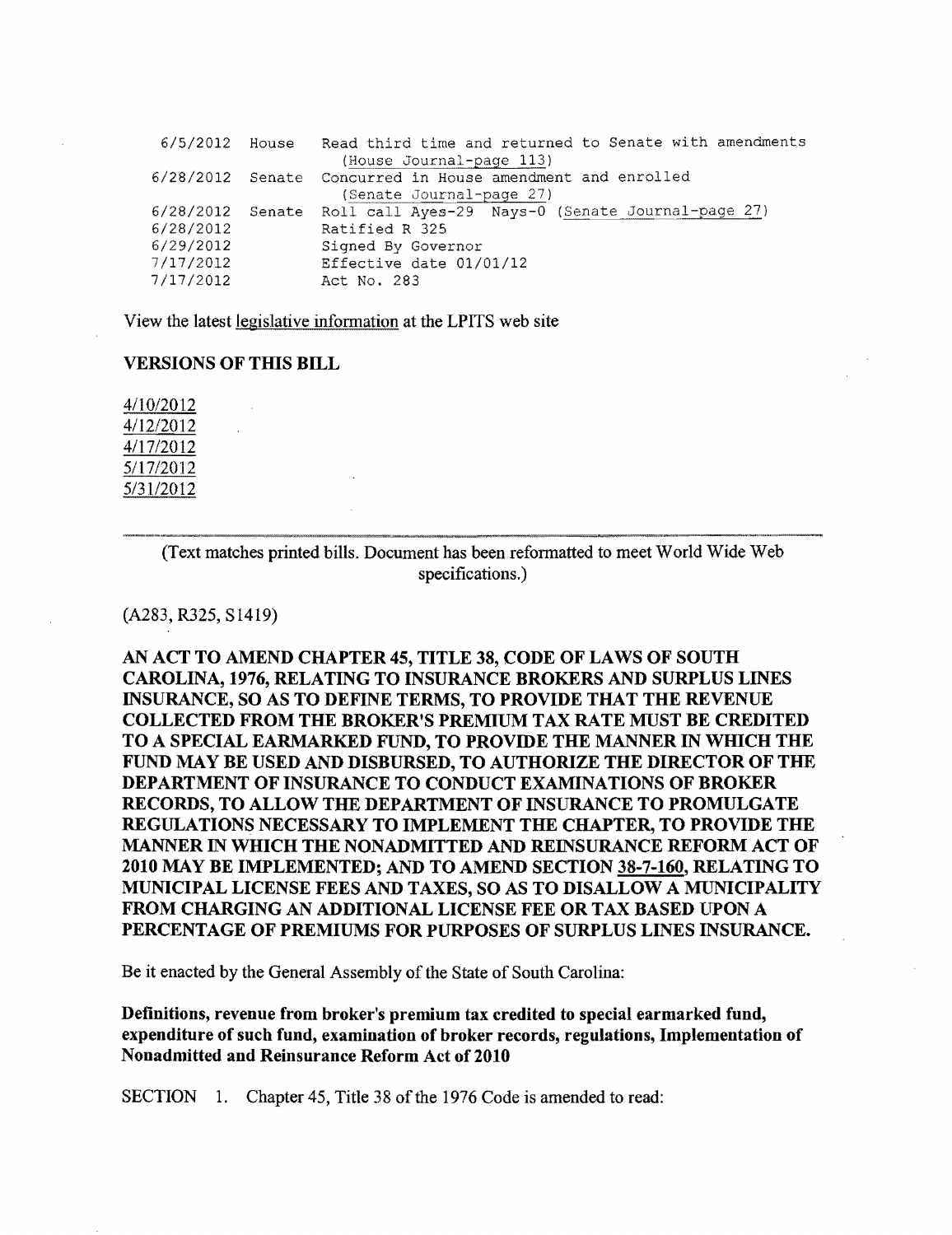#### "CHAPTER<sub>45</sub> Insurance Brokers and Surplus Lines Insurance

Section 38-45-10. As used in this chapter:

(1) 'Admitted insurer' means an insurer licensed to engage in the business of insurance in this State.

(2) 'Affiliate' means, with respect to an insured, any entity that controls, is controlled by, or is under common control with the insured.

(3) 'Affiliated group' means any group of entities that are all affiliated.

( 4) 'Control' means:

(a) the entity directly or indirectly or acting through one or more other persons owns, controls, or has the power to vote twenty-five percent or more of any class of voting securities of the other entity; or

(b) the entity controls in any manner the election of a majority of the directors or trustees of the other entity.

(5) 'Exempt commercial purchaser' means any person purchasing commercial insurance that, at the time of placement, meets the following requirements:

(a) the person employs or retains a qualified risk manager to negotiate insurance coverage;

(b) the person has paid aggregate nationwide commercial property and casualty insurance premiums in excess of one hundred thousand dollars in the immediately preceding twelve months; and

(c)(i) the person meets at least one of the following criteria:

(A) the person possesses a net worth in excess of twenty million dollars, as that amount is adjusted pursuant to sub-subitem (ii);

(B) the person generates annual revenues in excess of fifty million dollars, as that amount is adjusted pursuant to sub-subitem (ii);

(C) the person employs more than five hundred full-time or full-time equivalent employees per individual insured or is a member of an affiliated group employing more than one thousand employees in the aggregate;

(D) the person is a not-for-profit organization or public entity generating annual budgeted expenditures of at least thirty million dollars as that amount is adjusted pursuant to sub-subitem  $(ii)$ ; or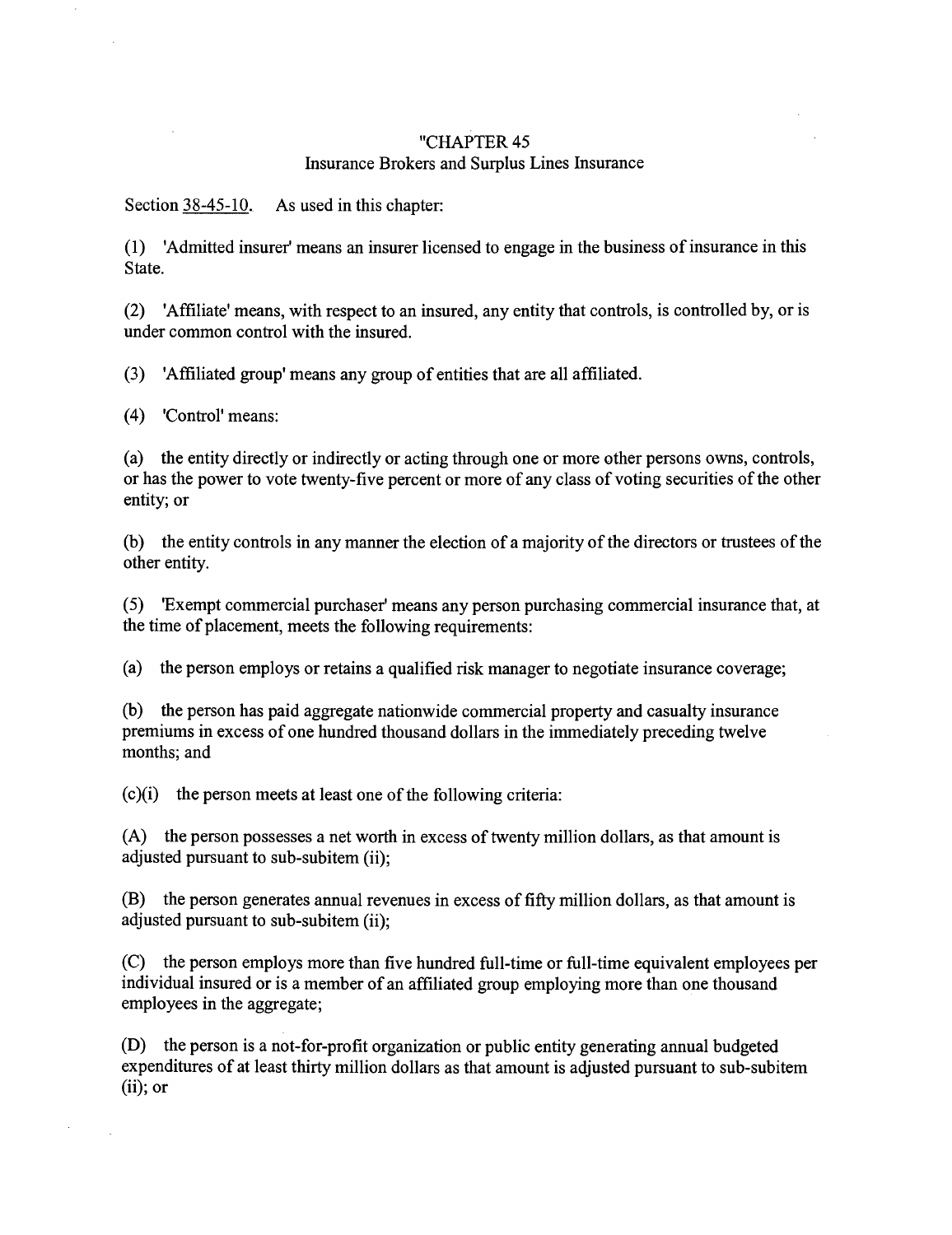(E) the person is a municipality with a population in excess of fifty thousand persons.

(ii) Effective on the January 1, 2017, and each fifth January first thereafter, the amounts in subsubitems  $(i)(A)$ ,  $(B)$ , and  $(D)$  of subitem  $(c)$  shall be adjusted to reflect the percentage change for the five-year period in the Consumer Price Index for All Urban Consumers published by the Bureau of Labor Statistics of the Department of Labor.

(6)(a) 'Home state', with respect to an insured, means:

(i) the state in which an insured maintains its principal place of business or, in the case of an individual, the individual's principal residence; or

(ii) if one hundred percent of the insured risk is located out of the state referred to in subsubitem (i), the state to which the greatest percentage of the insured's taxable premium for that insurance contract is allocated.

(b) Notwithstanding the provisions of subitem (a), if more than one insured from an affiliated group are named insureds on a single surplus lines insurance contract, the term 'home state' means the home state, as determined pursuant to subitem (a), of the member of the affiliated group that has the largest percentage of premium attributed to it under the insurance contract.

(7) 'Independently procured insurance' means insurance procured directly by an insured from a surplus lines insurer.

(8)(a) 'Insurance broker' means a property and casualty insurance producer licensed by the director or his designee who:

(i) sells, solicits, or negotiates insurance on behalf of an insured;

(ii) takes or transmits other than for himself an application for insurance or a policy of insurance to or from an insured;

(iii) advertises or otherwise gives notice that he receives or transmits a surplus lines application or policies;

(iv) receives or delivers a policy of surplus lines insurance for an insured on behalf of a surplus lines insurer;

(v) receives, collects, or transmits a premium of surplus lines insurance; or

(vi) performs another act in the making of a surplus lines insurance contract for or with an insured.

(b) However, an insurance broker's license is not required of a broker's office employee acting within the confines of the broker's office, under the direction and supervision of the licensed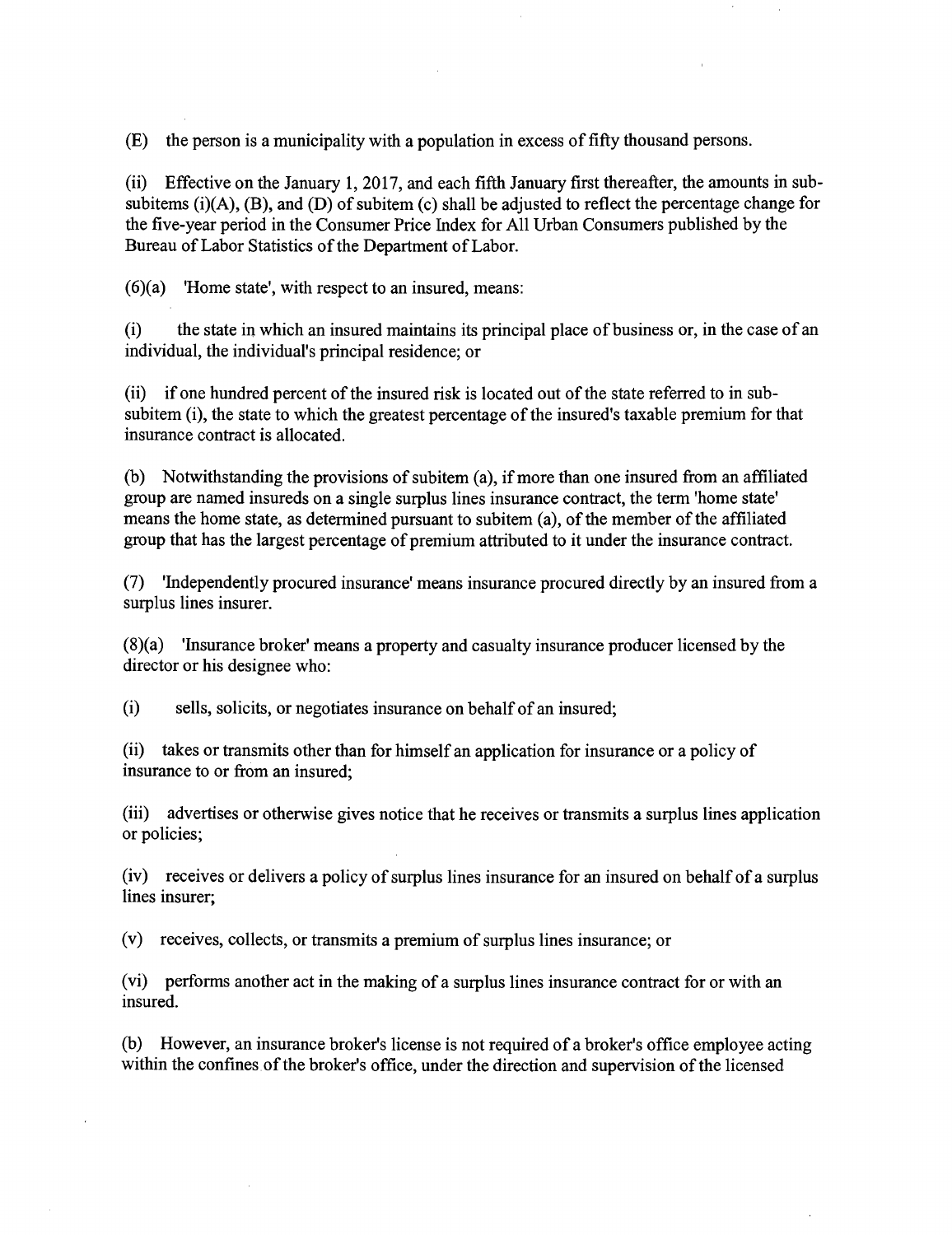broker and within the scope of the broker's license, in the acceptance of request for insurance and payment of premiums and the performance of clerical, stenographic, and similar office duties.

(c) An insurance broker may place that insurance either with an eligible surplus lines insurer or with a licensed insurance producer appointed by an insurance carrier licensed in this State.

(9) 'Municipal agent' means the Municipal Association of South Carolina or other designated agent of the municipality for the purpose set forth in this chapter.

(10) 'Surplus lines insurance' means any property and casualty insurance permitted to be placed directly or through a surplus lines broker with a surplus lines insurer eligible to accept the insurance as defined in Section 38-1-20(56).

( 11) 'Surplus lines insurer' means an insurer not licensed to engage in the business of insurance in this State, but does not include a risk retention group, as that term is defined in Section 2(a)(4) of the Liability Risk Retention Act of 1986 (15 U.S.C. 390l(a)(4)).

(12) 'Premium tax' means, with respect to surplus lines or independently procured insurance coverage, any tax, fee, assessment, or other charge imposed by a governmental entity directly or indirectly based on any payment made as consideration for an insurance contract, including premium deposits, assessments, registration fees, and any other compensation given in consideration for a contract of insurance.

(13) 'Broker's premium tax rate' means a blended tax rate of six percent. The rate is comprised of a four percent state broker's premium tax and a two percent municipal broker's premium tax.

(14) 'Qualified risk manager' means, with respect to a policyholder of commercial insurance, a person who meets all of the following requirements:

(a) the person is an employee of, or third-party consultant retained by, the commercial policyholder;

(b) the person provides skilled services in loss prevention, loss reduction, or risk and insurance coverage analysis; and purchase of insurance; and

 $(c)(i)(A)$  the person has a bachelor's degree or higher from an accredited college or university in risk management, business administration, finance, economics, or any other field determined by the director or other state regulatory official or entity to demonstrate minimum competence in risk management; and

(B) has three years of experience in risk financing, claims administration, loss prevention, risk and insurance analysis, or purchasing commercial lines of insurance; or

(aa) has a designation as a Chartered Property and Casualty Underwriter (CPCU) issued by the American Institute for CPCU/Insurance Institute of America;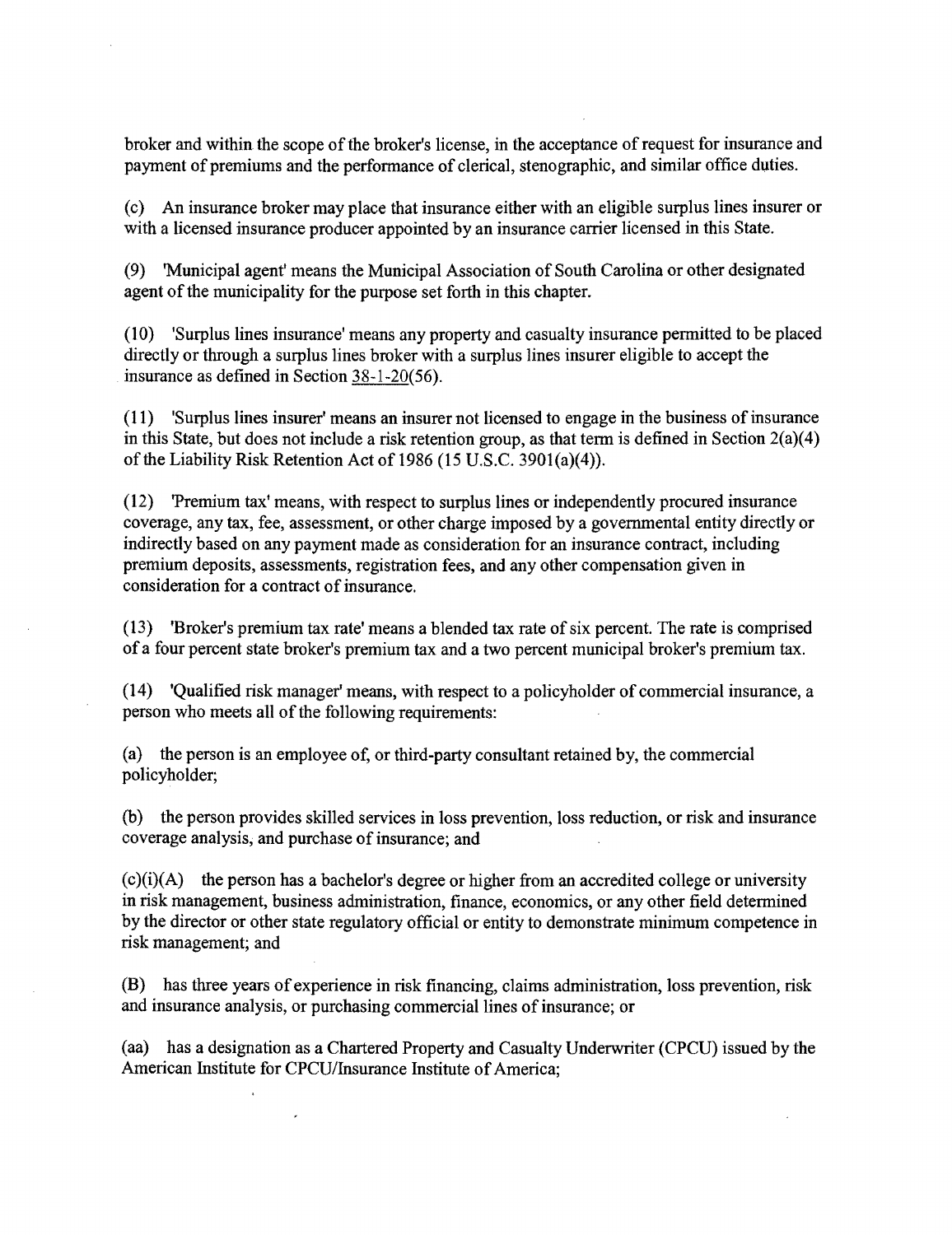(bb) has a designation as an Associate in Risk Management (ARM) issued by the American Institute for CPCU/Insurance Institute of America;

(cc) has a designation as Certified Risk Manager (CRM) issued by the National Alliance for Insurance Education & Research;

(dd) has a designation as a RIMS Fellow (RF) issued by the Global Risk Management Institute; or

(ee) any other designation, certification, or license determined by the director or other state insurance regulatory official or entity to demonstrate minimum competency in risk management;

(ii)(A) has at least seven years of experience in risk financing, claims administration, loss prevention, risk and insurance coverage analysis, or purchasing commercial lines of insurance; and

(B) has any one of the designations specified in subitems  $(c)(i)(B)(aa)$  through  $(c)(i)(B)(ee)$ ;

(iii) has at least ten years of experience in risk financing, claims administration, loss prevention, risk and insurance coverage analysis, or purchasing commercial lines of insurance; or

(iv) has a graduate degree from an accredited college or university in risk management, business administration, finance, economics, or any other field determined by the director or other state regulatory official or entity to demonstrate minimum competence in risk management.

(15) 'State' includes any state of the United States, the District of Columbia, the Commonwealth of Puerto Rico, Guam, the Northern Mariana Islands, the Virgin Islands, and American Samoa.

Section 38-45-20. A resident property and casualty-licensed insurance producer may be licensed as an insurance broker by the director or his designee if the following requirements are met:

( 1) licensure of the resident as an insurance producer for the same lines of insurance for which he proposes to apply as a broker of this State;

(2) successfully passed the South Carolina broker licensing examination;

(3) payment of a biennial license fee of two hundred dollars which is earned fully when received, not refundable;

( 4) filing of a bond with the department in a form approved by the Attorney General in favor of South Carolina of ten thousand dollars executed by a corporate surety licensed to transact surety insurance in this State and personally countersigned by a licensed resident agent of the surety. The bond must be conditioned to pay a person insured or seeking insurance through the broker who sustains loss as a result of: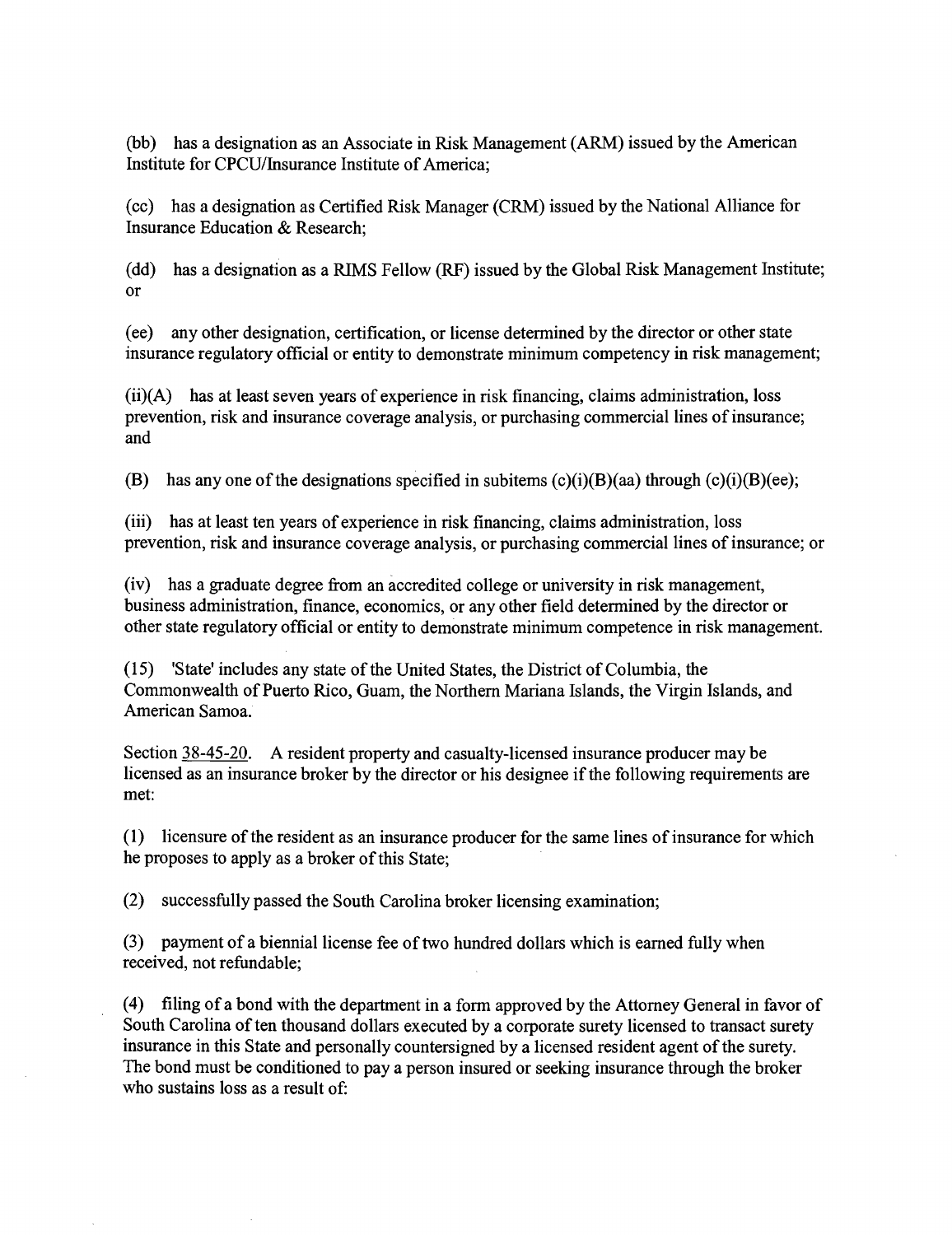(a) the broker's violation of or failure to comply with an insurance law or regulation of this State;

(b) the broker's failure to transmit properly a payment received by him, cash or credit, for transmission to an insurer or an insured; or

(c) an act of fraud committed by the broker in connection with an insurance transaction. Instead of a bond, the broker may file with the department certificates of deposit of ten thousand dollars of building and loan associations or federal savings and loan associations located within the State in which deposits are guaranteed by the Federal Savings and Loan Insurance Corporation, not to exceed the amount of insurance, or of banks located within the State in which deposits are guaranteed by the Federal Deposit Insurance Corporation, not to exceed the amount of insurance. An aggrieved person may institute an action in the county of his residence against the broker or his surety, or both, to recover on the bond or against the broker to recover from the certificates of deposit, and a copy of the summons and complaint in the action must be served on the director, who is not required to be made a party to the action;

(5) payment to the department, within thirty days after March thirty-first, June thirtieth, September thirtieth, and December thirty-first each year, of the broker's premium tax rate upon premiums for policies of insurers not licensed in this State. In computing total premiums, return premiums on risks and dividends paid or credited to policyholders are excluded. The credit must be refunded to the policyholder.

Section 38-45-30.A nonresident may be licensed as an insurance broker by the director or his designee if the following requirements are met:

(1) filing an application on a form prescribed by the director or his designee;

(2) filing an affidavit stating he will not during the period of the license place, directly or indirectly, insurance on a risk located in this State except through licensed producers of insurers licensed to do business in this State;

(3) filing an affidavit stating he is a licensed broker in another state;

(4) paying a biennial license fee of two hundred dollars fully earned when received, not refundable;

(5) an aggrieved person may institute an action in the county of his residence against the broker to recover damages. A copy of the summons and complaint in the action must be served on the director, who is not required to be made a party to the action;

(6) paying the department, within thirty days after March thirty-first, June thirtieth, September thirtieth, and December thirty-first each year, the broker's premium tax rate upon premiums for policies of insurers not licensed in this State. In computing total premiums, return premiums on risks and dividends paid or credited to policyholders are excluded. The credit must be refunded to the policyholder.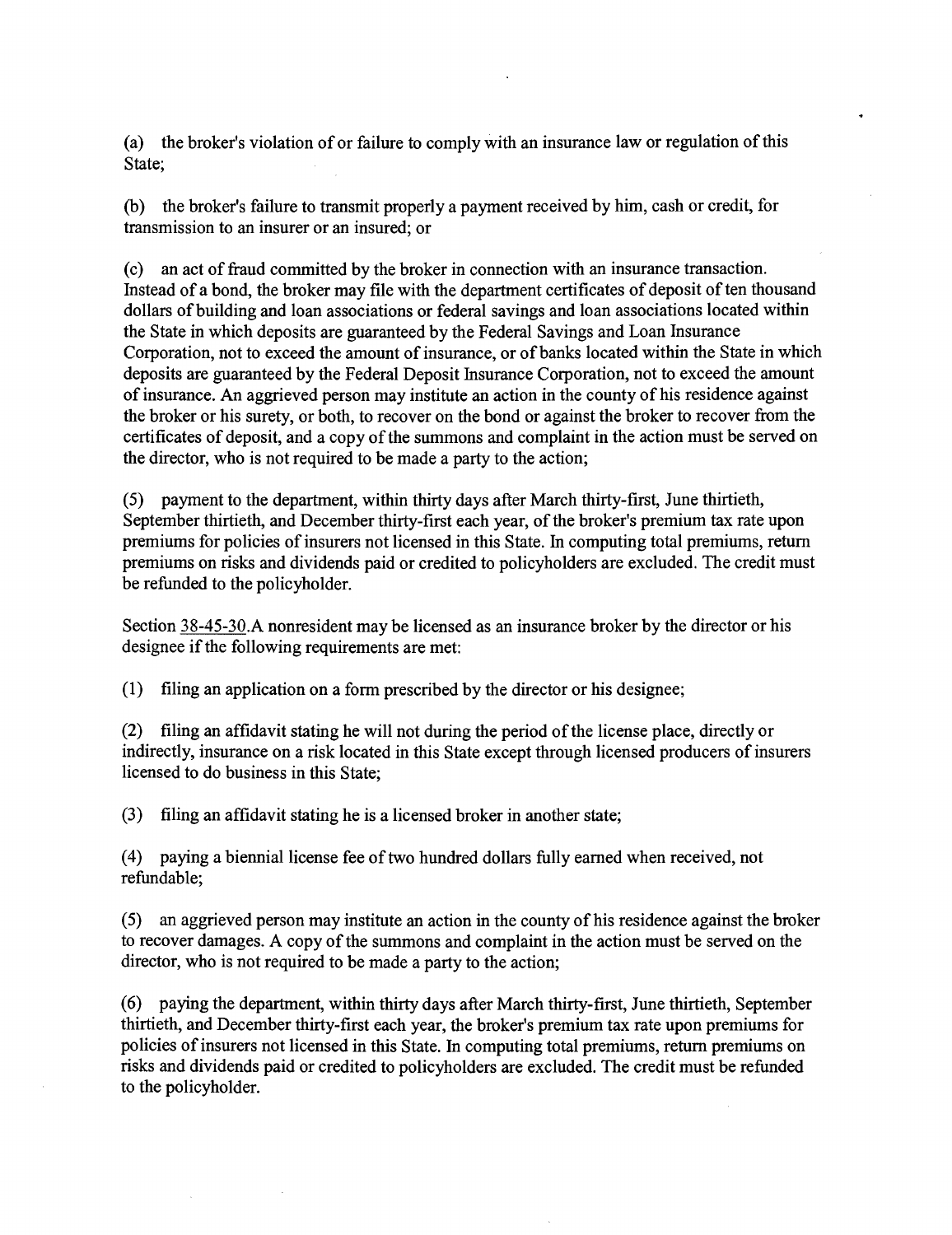Section 38-45-35. When an individual applies for an insurance broker's license, he shall supply the department his business and residence address. The broker shall notify the department within thirty days of any change in these addresses.

Section 38-45-40. The director or his designee may enter into reciprocal agreements with the insurance commissioners of other states in regard to licensing of nonresident brokers if in his judgment the arrangements or agreements are in the best interest of the State and if the applicant for the license meets the minimum statutory requirements of this State for the issuance of a broker's license. However, the director or his designee may not enter into or continue any reciprocal agreement unless the other state is as liberal as this State in licensing nonresident brokers.

Section 38-45-50. Each license issued is for an indefinite term unless revoked or suspended. If the biennial license fee of a broker is not paid at the time and in the manner the department provides by regulation, the license must be canceled. If the license is to be reinstated, an original application must be filed and a reinstatement fee equal to the biennial license fee unpaid must be paid in addition to the regular biennial license fee.

Section 38-45-55. The revenue collected from the broker's premium tax rate imposed pursuant to the provisions of Sections  $38-45-20(5)$ ,  $38-45-30(6)$ , and  $38-45-190$ , must be credited to a special earmarked fund, distinct from the general fund, and expended only for the purposes provided in this chapter.

Section 38-45-60. (A) As soon after December thirty-first of each year as may be convenient, the director or his designee shall render an accounting to the State Treasurer of the state portion of the broker's premium tax rate payment collected showing the counties in which the risk 1 covered by the insurance is located and shall furnish a duplicate of the accounting to the Comptroller General. The Comptroller General shall draw his warrant on the State Treasurer for one-fourth of the state's portion of the broker's premium tax rate payment collected by the department on property insurance, payable to the county treasurer of the county in which the property is located. The county treasurer shall distribute the broker's premium tax collected on property insurance in accordance with the requirements of Sections 23-9-360 and 23-9-470 and Sections 38-7-70 and 38-7-80.

(B) As soon as practical after December thirty-first, but no later than July first of each year, the department shall distribute from the special earmarked fund, distinct from the general fund, the municipal portion of the broker's premium tax rate payment collected for the prior tax year in accordance with the requirements of Sections  $38-45-20(5)$  and  $38-45-30(6)$ . This amount must be paid to the municipal agent with a full accounting, provided by the department, including, but not limited to, the name and address of the broker, and amount of the broker's premium tax rate payment collected from each broker, and showing the counties in which the risk covered by the insurance is located. The municipal agent shall distribute the funds annually to each municipality with which it contracts based on the data submitted by the department.

Section 38-45-70. A broker's license entitles the holder to solicit insurance in any county of this State. However, municipalities may impose license fees in accordance with this title.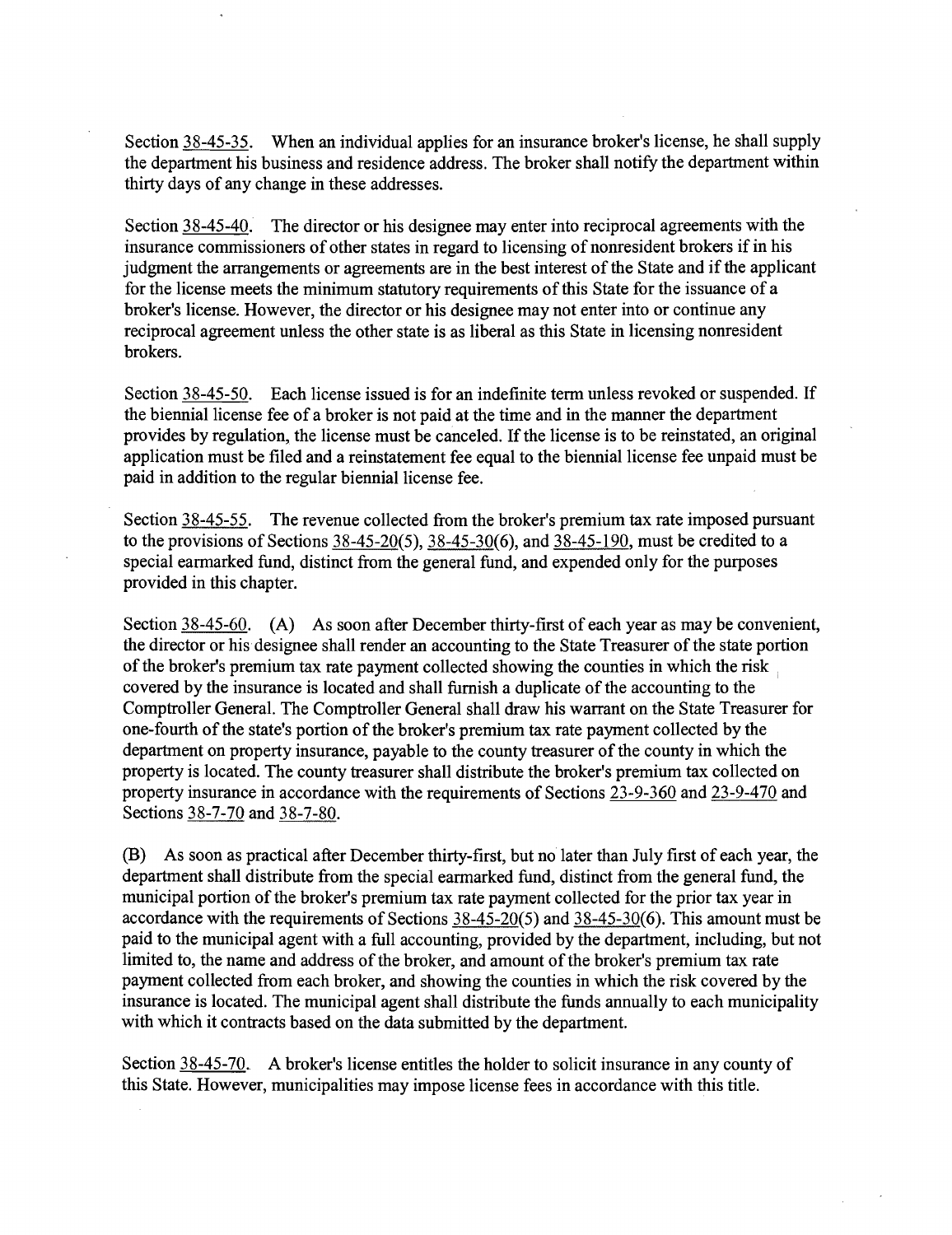Section 38-45-80. All brokers doing any kind of insurance business in this State shall make and keep a full and correct record of the business done by them, showing the number, date, term, amount insured, premiums, and the person to whom issued of every policy or certificate of renewal. The information from these records must be furnished to the director or his designee on demand and the original books or records are open to the inspection of the director or his designee on demand. These records must be kept for a minimum of five years. The director or his designee also may conduct examinations of broker records. Examinations must be conducted in accordance with the requirements of Chapter 13 of this title. The broker is responsible for the costs of any examination.

Section 38-45-90. At the request of a licensed resident broker, the director or his designee may approve certain nonadmitted insurers as eligible surplus lines insurers to write business on risks located in this State that one or more insurers licensed in this State to write that line of business in this State have declined to write. The director or his designee may require the broker to submit, on behalf of the insurer, documents necessary to satisfy him that the insurer is licensed in his home state, that it is solvent, and that its operation is not hazardous to the policyholders. The director or his designee may require the broker or the insurer to file additional documents at any time to maintain the insurer's status as an eligible surplus lines insurer. The director or his designee may withdraw his approval at any time the insurer fails to meet any of the requirements. While the insurer maintains his status as an eligible surplus lines insurer, a duly licensed broker, under the terms of this chapter, may place business with the insurer. An insurance broker shall exercise due care in the placing of insurance. Each broker transacting business in the State during a calendar year shall file annually with the department within thirty days after December thirty-first a detailed report of this business. The report must be in the form the director or his designee prescribes. The broker's books, papers, and accounts must be open at all times to the inspection of the director or his designee.

Section 38-45-100. A licensed insurance broker may divide commissions with producers or brokers in other states or with a producer licensed in this State for an insurer doing the particular class of insurance desired to be placed through the broker.

Section 38-45-110. The broker shall write or stamp upon the face of each policy and application of an eligible surplus lines insurer the words, 'This company has been approved by the director or his designee of the South Carolina Department of Insurance to write business in this State as an eligible surplus lines insurer, but it is not afforded guaranty fund protection'.

Section 38-45-120. Every insurance broker who sells an insurance policy written or issued by an insurer not licensed to do business in this State is personally liable for the limits of the coverage provided for in the policy if the broker fails to comply with the provisions of this title relating to policies issued by insurers not licensed to do business in this State.

Section 38-45-130. All losses occurring under policies placed through an insurance broker may be adjusted by a licensed producer or adjuster in this State. All inspections of property and endorsements on policies may be made by a licensed broker or any other licensed insurance producer in this State authorized to do so.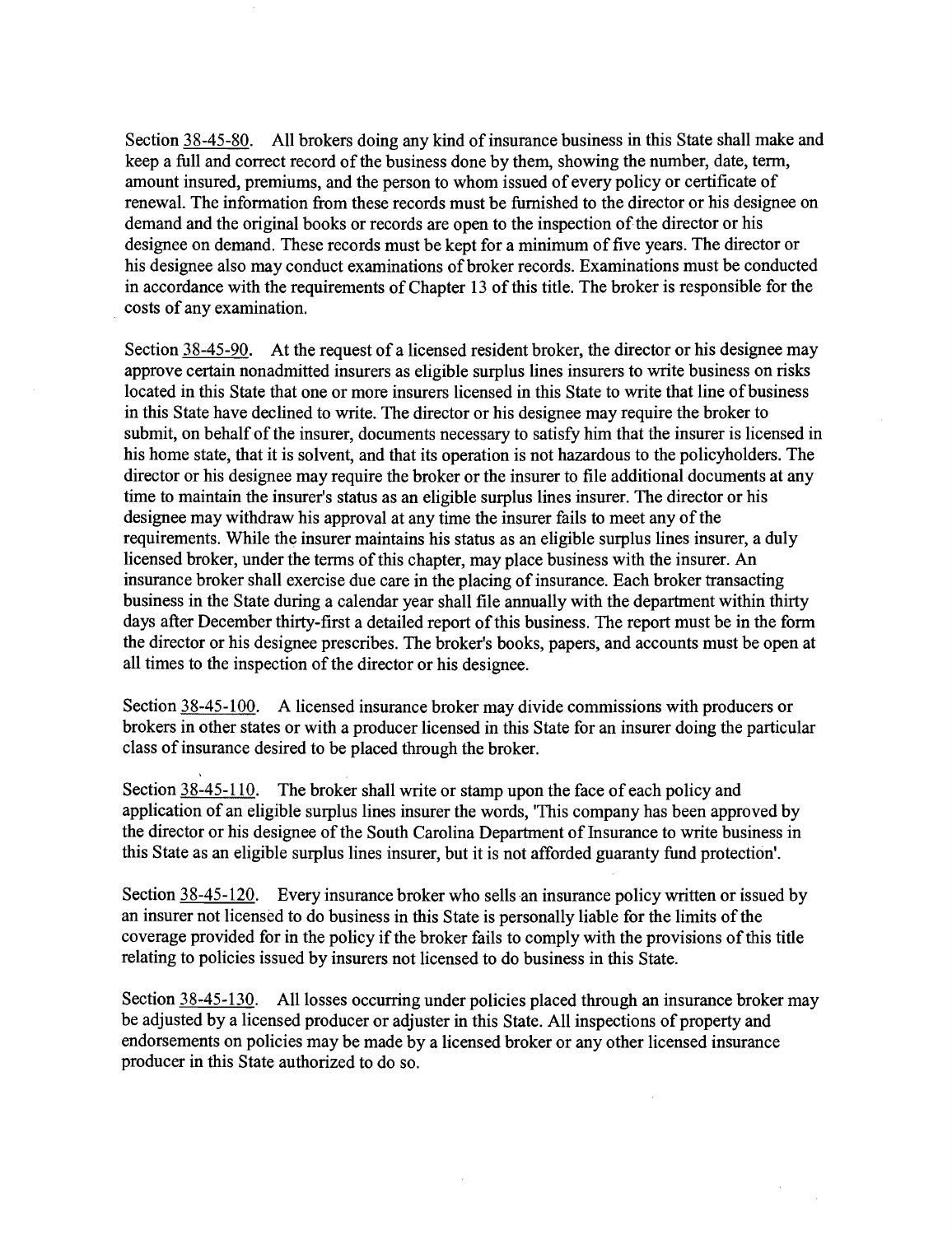Section 38-45-140. When the director or his designee determines after investigation that a broker has violated this title, he may, upon ten days' notice, impose the penalties provided in Section 38-2-10.

Section 38-45-150. Any person violating this chapter is guilty of a misdemeanor. Each risk written in violation of this chapter is considered a separate offense.

Section 38-45-160. No policy fee may be charged by a broker unless it is a reasonable fee, it is made part of the contract, and the broker's premium tax rate is paid upon the policy fee. If for any reason the director or his designee disapproves the placement or the insurer ultimately refuses to write the risk, the broker shall immediately refund the full policy fee to the policyholder.

Section 38-45-170. Before the director or his designee approves a nonadmitted insurer as an eligible surplus lines insurer, the insurer shall appoint in writing the director and his successors in office to be its true and lawful attorney upon whom all legal process in any action or proceeding against it must be served and in this writing shall agree that any lawful process against it which is served upon this attorney is of the same legal force and validity as if served upon the insurer and that the authority continues in force so long as any liability remains outstanding in the State. Copies of the appointment, certified by the director, are sufficient evidence of the appointment and must be admitted in evidence with the same force and effect as the original might be admitted.

Section 38-45-180.The department may promulgate regulations and prescribe forms and procedures necessary to implement this chapter.

Section  $38-45-190$ . (A) For the purposes of carrying out the Nonadmitted and Reinsurance Reform Act of 2010, the director or his designee may enter into an agreement with a single state to facilitate the collection, allocation, and disbursement of premium taxes attributable to the placement of surplus lines insurance, provide for uniform methods of allocation and reporting among surplus lines insurance risk classifications, and share information among states relating to surplus lines insurance premium taxes. The General Assembly may approve, modify, or rescind any such agreement.

(B) The director or his designee is authorized to participate in a clearing house established through a multistate agreement approved by the General Assembly for the purpose of collecting and disbursing to reciprocal states any funds collected pursuant to subsection (A) applicable to properties, risks, or exposures located or to be performed outside of this State. To the extent that other states where portions of the properties, risks, or exposures reside have failed to enter into an agreement or reciprocal allocation procedure with this State, the net premium tax collected shall be retained by this State.

Section  $38-45-195$ . Nothing in this chapter precludes the director or his designee from collecting one hundred percent of the taxes due under this chapter for all risks placed in the surplus lines market."